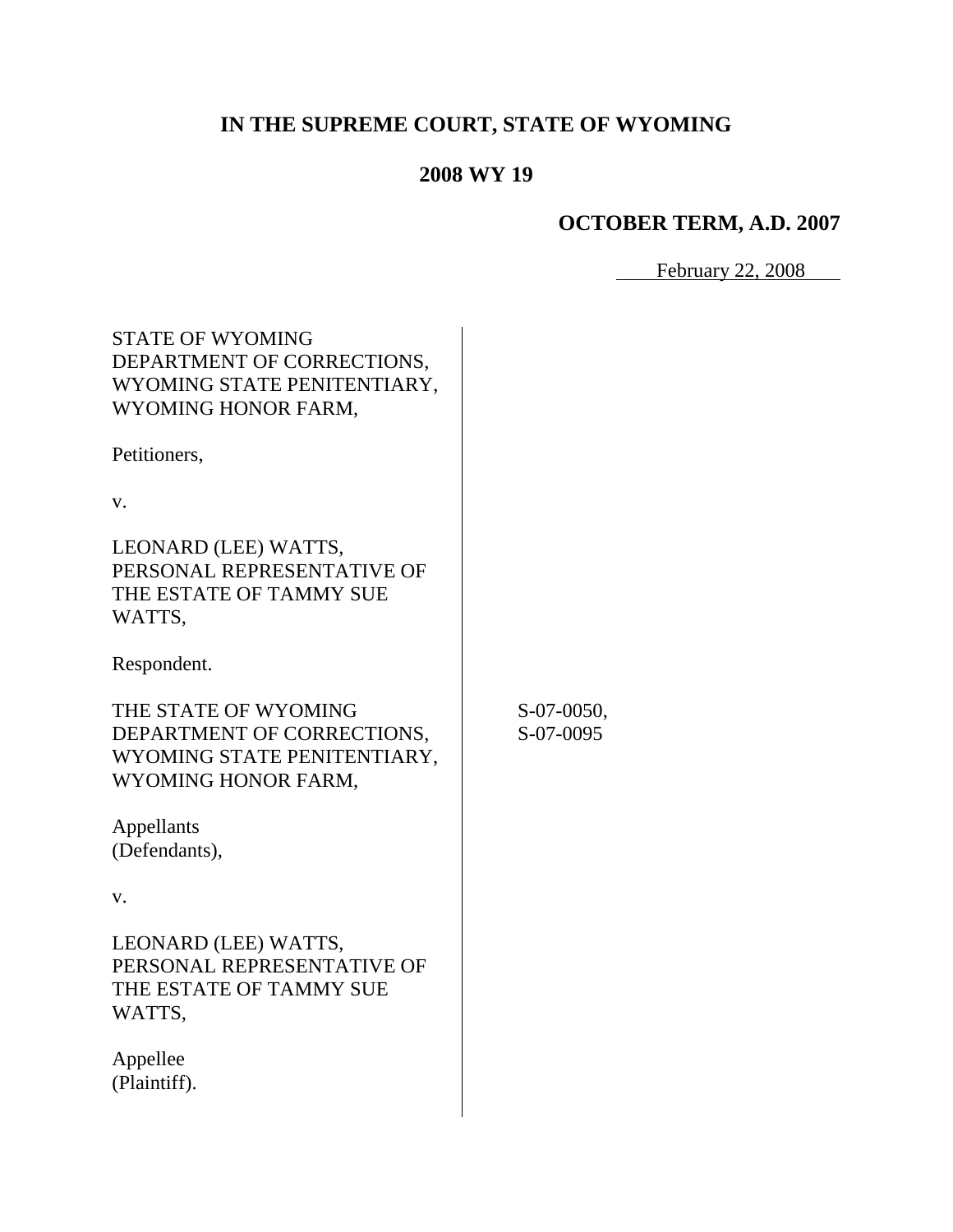### *Original Proceeding Petition for Writ of Review District Court of Fremont County* The Honorable Nancy J. Guthrie, Judge

#### *Appeal from the District Court of Fremont County* The Honorable Nancy J. Guthrie, Judge

#### *Representing Petitioners/Appellants:*

Patrick J. Crank, Wyoming Attorney General; John W. Renneisen, Deputy Attorney General; Misha Westby, Senior Assistant Attorney General; C. Levi Martin, Senior Assistant Attorney General. Argument by Ms. Westby.

#### *Representing Respondent/Appellee:*

David B. Hooper and Tom A. Glassberg of Hooper Law Offices, P.C., Riverton, Wyoming. Argument by Mr. Hooper.

#### **Before VOIGT, C.J., and GOLDEN, HILL, KITE, and BURKE, JJ.**

**NOTICE: This opinion is subject to formal revision before publication in Pacific Reporter Third. Readers are requested to notify the Clerk of the Supreme Court, Supreme Court Building, Cheyenne, Wyoming 82002, of typographical or other formal errors so correction may be made before final publication in the permanent volume.**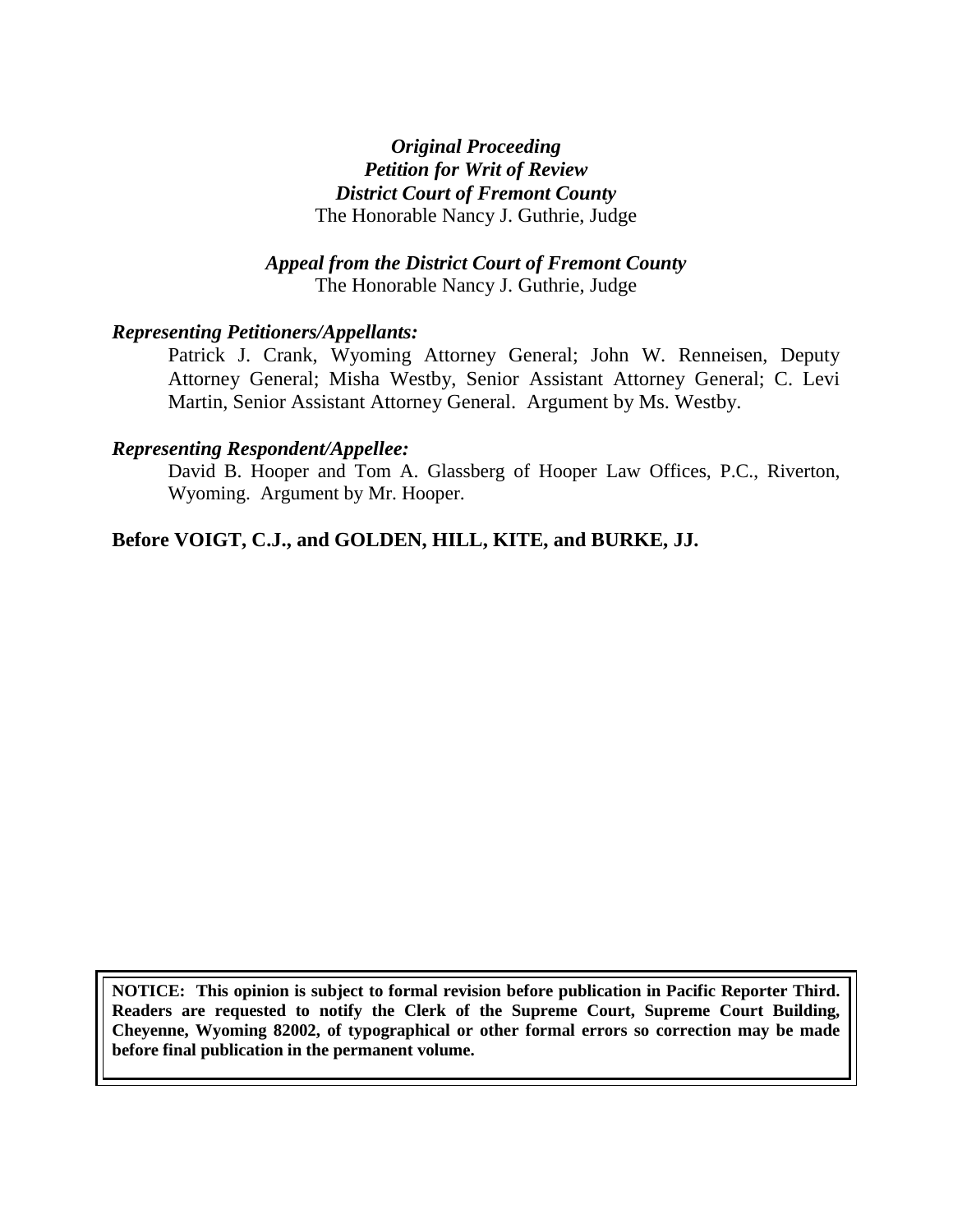#### **KITE, Justice.**

[¶1] Leonard (Lee) Watts brought a wrongful death suit after his wife, Tammy Sue Watts, who was a contract nurse at the Wyoming Honor Farm, was murdered by an inmate. The Wyoming Department of Corrections, Wyoming State Penitentiary and Wyoming Honor Farm (hereinafter collectively referred to as "the State") moved for summary judgment, claiming they were immune from suit pursuant to the Wyoming Governmental Claims Act (WGCA). The district court denied their motion. In this combined appeal and writ of review, the State contests the district court's ruling. We conclude that Mr. Watts' claims are barred under the WGCA. Consequently, we reverse.

#### **ISSUES**

[¶2] The State phrases the issue as:

Do Appellee's claims fall within the "operation or maintenance of any building" exception to governmental immunity under Wyo. Stat. Ann. § 1-39-106 (LexisNexis 2003)?

Mr. Watts states the following appellate issues:

- 1. Does the Court have jurisdiction to review the District Court"s Order Denying the State"s Motion for Summary Judgment?
- 2. Was the death of Tammy Watts a direct result of the manner in which the State of Wyoming operated the Honor Farm Administration Building thus permitting a claim to be made for wrongful death "caused by the negligence of public employees . . . in the operation or maintenance of any building . . ." Wyo. Stat. Ann. § 1-39-106 (LexisNexis 2003)?

#### **FACTS**

[¶3] Ms. Watts was a contract nurse who worked at the Wyoming Honor Farm. She usually arrived for work around 6:00 a.m. each day. Ms. Watts was typically alone in the medical offices until the other nurse arrived between 6:30 and 7:00 a.m. The medical offices were located in the basement of the administration building, and inmates could access them from the east door without being observed. Sometime before 7:00 a.m. on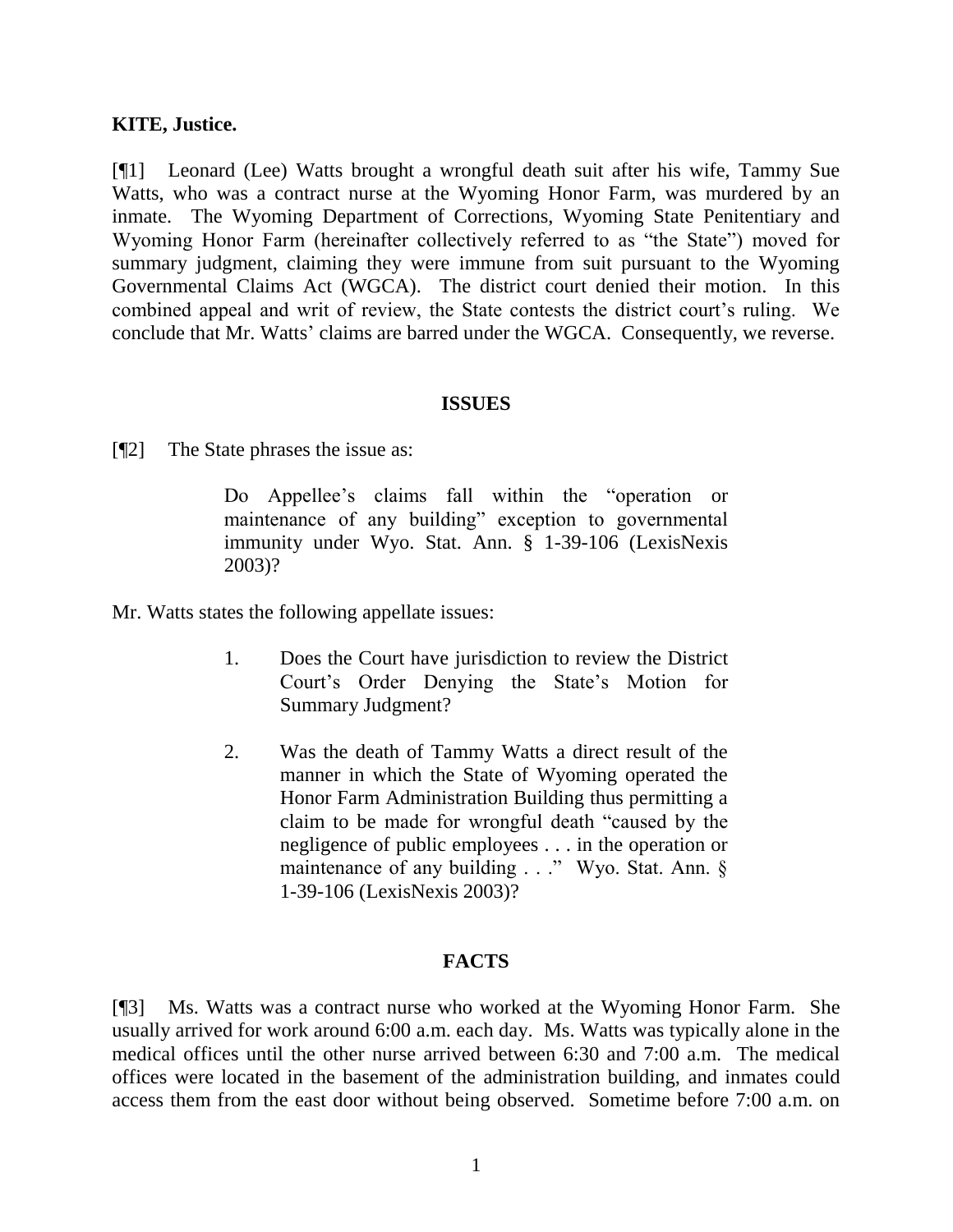April 15, 2004, Floyd Grady, an inmate at the Honor Farm, murdered Ms. Watts in the medical offices.

[¶4] As personal representative of Ms. Watts" estate, Mr. Watts brought a wrongful death suit on behalf of her heirs. He claimed the State was negligent by:

- releasing Mr. Grady from the Wyoming State Penitentiary and transferring him to the Honor Farm;
- failing to provide for Ms. Watts' safety and security;
- failing to "provide the security and reasonably safe conditions necessary to protect contract workers" from persons known to be extremely dangerous such as Mr. Grady;
- failing to "imprison and guard" Mr. Grady and other dangerous inmates in a reasonable manner;
- failing to operate the administration building in a safe and secure manner;
- providing an insufficient number of detention officers at the Honor Farm;
- improperly training, supervising and managing the detention officers at the Honor Farm;
- failing to provide Ms. Watts with security from dangerous inmates;
- failing to prevent Mr. Grady from attacking and killing Ms. Watts.

[¶5] The State filed a motion for summary judgment, asserting it was immune from suit under the WGCA, Wyo. Stat. Ann. §§ 1-39-101, *et seq*. (LexisNexis 2003). Mr. Watts argued that § 1-39-106, which waives immunity for "the negligence of public employees while acting within the scope of their duties in the operation or maintenance of any building," applied to his claims. Mr. Watts argues that the "lack of sufficient guards, surveillance over the stairs and area where Tammy Watts traveled to the medical offices and locating and operating the medical offices in the Administration Building in a fashion that permitted the inmates direct, unobserved access to the medical offices between 6:00 and 6:30 a.m. when Tammy Watts was there by herself" fell within the waiver of immunity in § 1-39-106.

[¶6] The district court denied the State"s motion for a summary judgment, stating:

1. The State asserts no exception of the Wyoming Governmental Claims Act (Wyo. Stat. §§ 1-39-101 through 1-39-117) that permits the estate of Tammy Watts to bring this lawsuit.

. . . .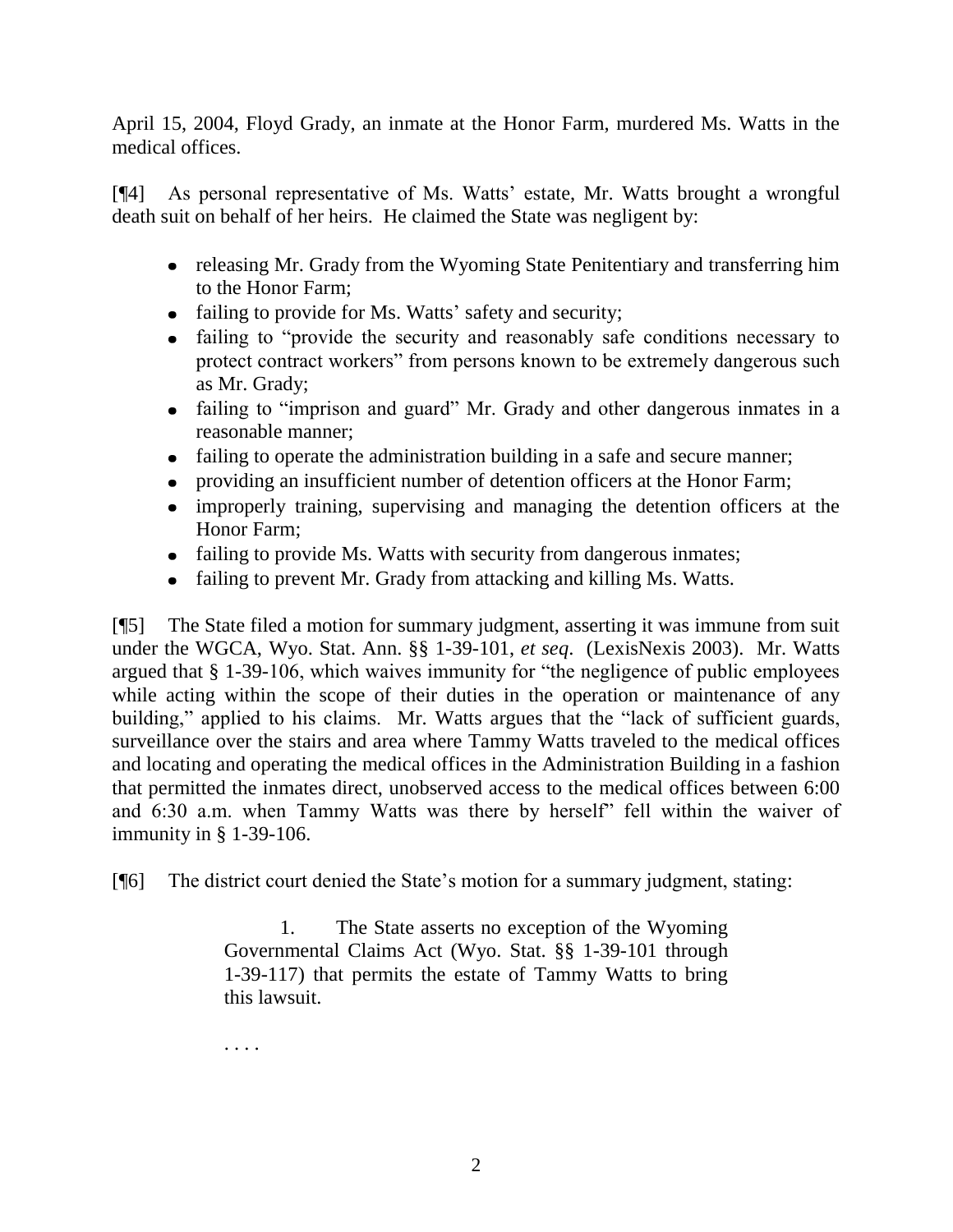3. Plaintiff asserts that Defendants are liable pursuant to Wyo. Stat. § 1-39-106[,] i.e. Tammy Watts' death was caused by the negligence in Defendants' operation or maintenance of the Wyoming Honor Farm.

4. Genuine issues of material fact exist as to the negligence, if any, of Defendants in the operation and maintenance of the Wyoming State Honor Farm, including but not limited to the number of security officers on duty the morning of Tammy Watt's murder, the lack of security cameras in certain areas of the facility, Tammy Watts' duties as a nurse at the Honor Farm, and inherent risks, if any, of such employment.

[¶7] The State filed a notice of appeal or, in the alternative, a petition for writ of review, seeking appellate review of the district court's ruling on its claim it was immune from suit. We granted a writ of review.

## **SUMMARY JUDGMENT STANDARD**

[¶8] Summary judgment motions are governed by W.R.C.P. 56(c):

The judgment sought shall be rendered forthwith if the pleadings, depositions, answers to interrogatories, and admissions on file, together with the affidavits, if any, show that there is no genuine issue as to any material fact and that the moving party is entitled to a judgment as a matter of law.

We review a district court's summary judgment rulings *de novo*, using the same materials and following the same standards as the district court. The facts are reviewed from the vantage point most favorable to the party opposing the motion, and we give that party the benefit of all favorable inferences that may fairly be drawn from the record. *Cook v. Shoshone First Bank,* 2006 WY 13, ¶ 11, 126 P.3d 886, 889 (Wyo. 2006); *Garcia v. Lawson,* 928 P.2d 1164, 1166 (Wyo. 1996).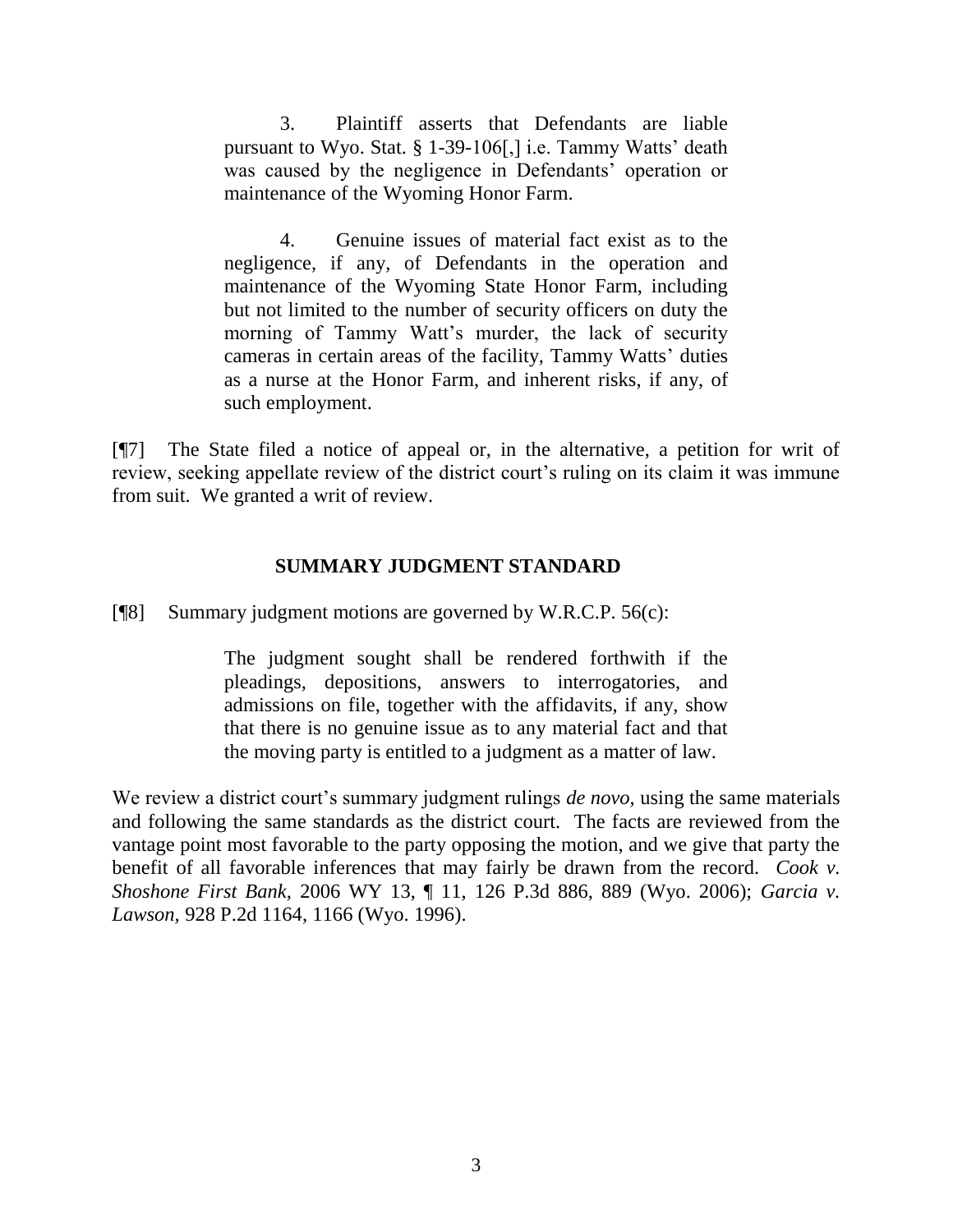#### **DISCUSSION**

#### **1.** *Jurisdiction*

[¶9] Before we consider the merits, we will address whether we have jurisdiction over this appeal and the proper procedure for obtaining judicial review of a denial of a motion for summary judgment on the basis of immunity.<sup>1</sup> Generally, the denial of a motion for summary judgment is not an appealable final order. *Gilstrap v. June Eisele Warren Trust,* 2005 WY 21, ¶ 7, 106 P.3d 858, 861 (Wyo. 2005); *Wolter v. Equitable Resources Energy Co.*, 979 P.2d 948, 953 (Wyo. 1999). However, we have recognized an exception to the general rule when a district court refuses to dismiss a case on the basis of qualified immunity. *Park County v. Cooney,* 845 P.2d 346, 349 (Wyo. 1992).

> The United States Supreme Court has held . . . that a federal district court's denial of a motion to dismiss based on qualified immunity was "an appealable 'final decision' \* \* \* notwithstanding the absence of a final judgment." *Mitchell v. Forsyth*, 472 U.S. 511, 530, 105 S. Ct. 2806, 2817, 86 L. Ed. 2d 411 (1985). The Court reasoned that qualified immunity provides "an immunity from suit rather than a mere defense to liability, and like an absolute immunity, it is effectively lost if a case is erroneously permitted to go to trial." *Mitchell*, 472 U.S. at 526, 105 S.Ct. at 2815 (emphasis in original). In other words, unless the order denying dismissal can be reviewed before trial, it can never be effectively reviewed at all, because the defendant will have already suffered an irreparable loss to his immunity from suit.

. . . .

State courts are divided on whether interlocutory appeal is available under these circumstances. We believe the state decisions which allow appeal, for the reasons detailed in *Mitchell* as cited above, are better reasoned; and we therefore hold that an order denying dismissal of a claim based on

 $<sup>1</sup>$  We issued an order requiring the parties to brief the jurisdiction issue.</sup>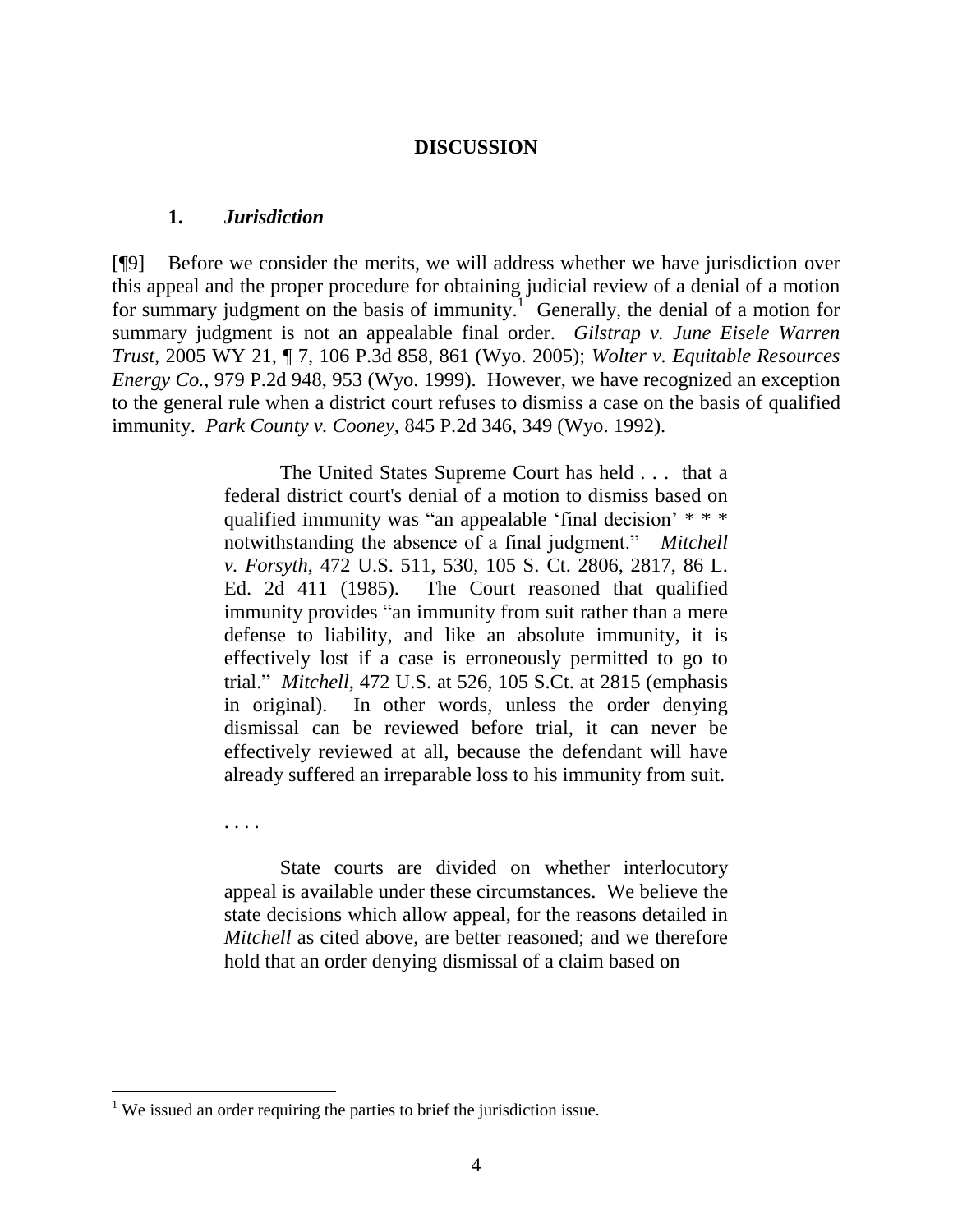qualified immunity is an order appealable to this court. *See Henke v. Superior Court*, 161 Ariz. 96, 775 P.2d 1160, 1162- 64 (Ariz. 1989).

*Id.* 

[¶10] We have, in the past, granted a writ of review for the purpose of examining a denial of a governmental entity's motion for summary judgment on the basis of immunity under the WGCA. *See, e.g., City of Cheyenne v. Huitt,* 844 P.2d 1102 (Wyo. 1993). However, the same policies which favor an exception to the general rule in qualified immunity cases that summary judgment denials are not appealable apply to claims of governmental immunity. We conclude, therefore, an order denying a summary judgment on a claim of governmental immunity is appealable and it is not necessary to grant discretionary review in such circumstances. Because we have jurisdiction to consider the State's appeal of the district court's order denying its motion for summary judgment on the immunity issue, the writ of review is superfluous and we, therefore, dismiss it as unnecessarily granted.

# **2.** *Section 1-39-106*

[¶11] Section 1-39-104 (a) states:

(a) A governmental entity and its public employees while acting within the scope of duties are granted immunity from liability for any tort except as provided by W.S. 1-39- 105 through 1-39-112 and limited by W.S. 1-39-121.

[¶12] Mr. Watts argued, and the district court apparently agreed, his claims fell within the waiver of immunity in § 1-39-106. Section 1-39-106 states:

> A governmental entity is liable for damages resulting from bodily injury, wrongful death or property damage caused by the negligence of public employees while acting within the scope of their duties in the operation or maintenance of any building, recreation area or public park.

[¶13] In order to resolve this case, we must interpret the statutory language. "Questions of statutory interpretation are matters of law." *Chevron U.S.A., Inc. v. Dep't of Revenue,*  2007 WY 43, ¶ 10, 154 P.3d 331, 334 (Wyo. 2007), citing *Powder River Coal Co. v. Bd. of Equalization*, 2006 WY 137, ¶ 9, 145 P.3d 442, 446 (Wyo. 2006). In interpreting statutes, our task is to give effect to the legislature's intent. We look first to the plain meaning of the language chosen by the legislature and apply that meaning if the language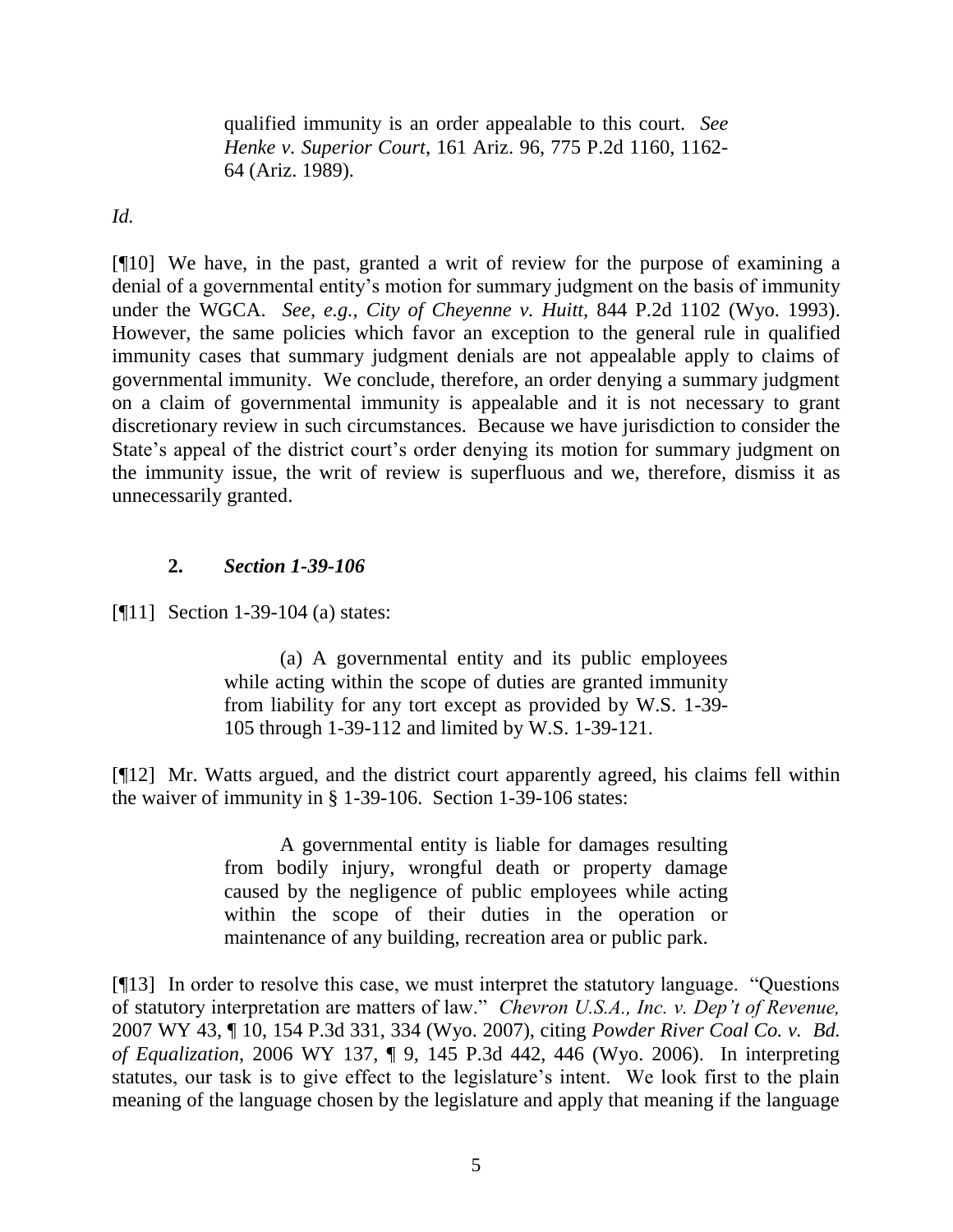is clear and unambiguous. "A statute is clear and unambiguous if its wording is such that reasonable persons are able to agree on its meaning with consistency and predictability." *RME Petroleum Co. v. Wyo. Dep't of Revenue*, 2007 WY 16, ¶ 25, 150 P.3d 673, 683 (Wyo. 2007). "All statutes must be construed in *pari materia*; and in ascertaining the meaning of a given law, all statutes relating to the same subject or having the same general purpose must be considered and construed in harmony." *State ex rel. Dep't of Revenue v. UPRC,* 2003 WY 54, ¶ 12, 67 P.3d 1176, 1182 (Wyo. 2003). *See also*, *Lance Oil & Gas Co. v. Wyo. Dep't of Revenue,* 2004 WY 156, ¶ 4, 101 P.3d 899, 902 (Wyo. 2004). If, however, the wording of a statute is ambiguous or capable of varying interpretations, we employ well-accepted rules of statutory construction. *Chevron,* ¶ 10, 154 P.3d at 334.

[¶14] Our case law includes specific principles that apply when interpreting the WGCA. The WGCA is considered a close-ended tort claims act, which means that a claim is barred by governmental immunity unless it falls within one of the statutory exceptions. *City of Torrington v. Cottier,* 2006 WY 145, ¶ 7, 145 P.3d 1274, 1277 (Wyo. 2006); *Sawyer v. City of Sheridan,* 793 P.2d 476, 478 (Wyo. 1990). While the statement that the WGCA is a close-ended act is made consistently throughout our precedent, in reviewing cases decided over the years since the WGCA was first enacted, we find some inconsistency with regard to how the act should be interpreted.

[¶15] One group of cases states that the WGCA should be interpreted liberally. *See, e.g*., *Hurst v. State,* 698 P.2d 1130, 1132 (Wyo. 1985); *Troyer v. State Dep't of Health and Soc. Servs.,* 722 P.2d 158, 162 (Wyo. 1986). In *Hurst,* the Court stated that the WGCA should be liberally construed, but did not cite any authority for that statement. *Troyer* cited to *Hurst*  and *Thomson v. Wyo. In-Stream Flow Committee,* 651 P.2d 778 (Wyo. 1982) for the proposition that the WGCA should be interpreted liberally. However, *Thomson* did not address the WGCA and, while discussing the argument that the laws at issue in that case should be interpreted liberally, stated:

> The argument is made that the constitutional and statutory provisions before us should be construed liberally. There is no statutory provision for liberal construction. Section 8-1- 103(a)(i), W.S. 1977, provides the rule of construction for statutes unless "plainly contrary to the intent of the legislature: (i) Words and phrases shall be taken in their ordinary and usual sense  $***$   $\cdot$  By a liberal interpretation, it is only meant that words should not be forced out of their natural meaning and should receive a fair and reasonable construction so as to obtain the objects for which a statute is designed. Liberal construction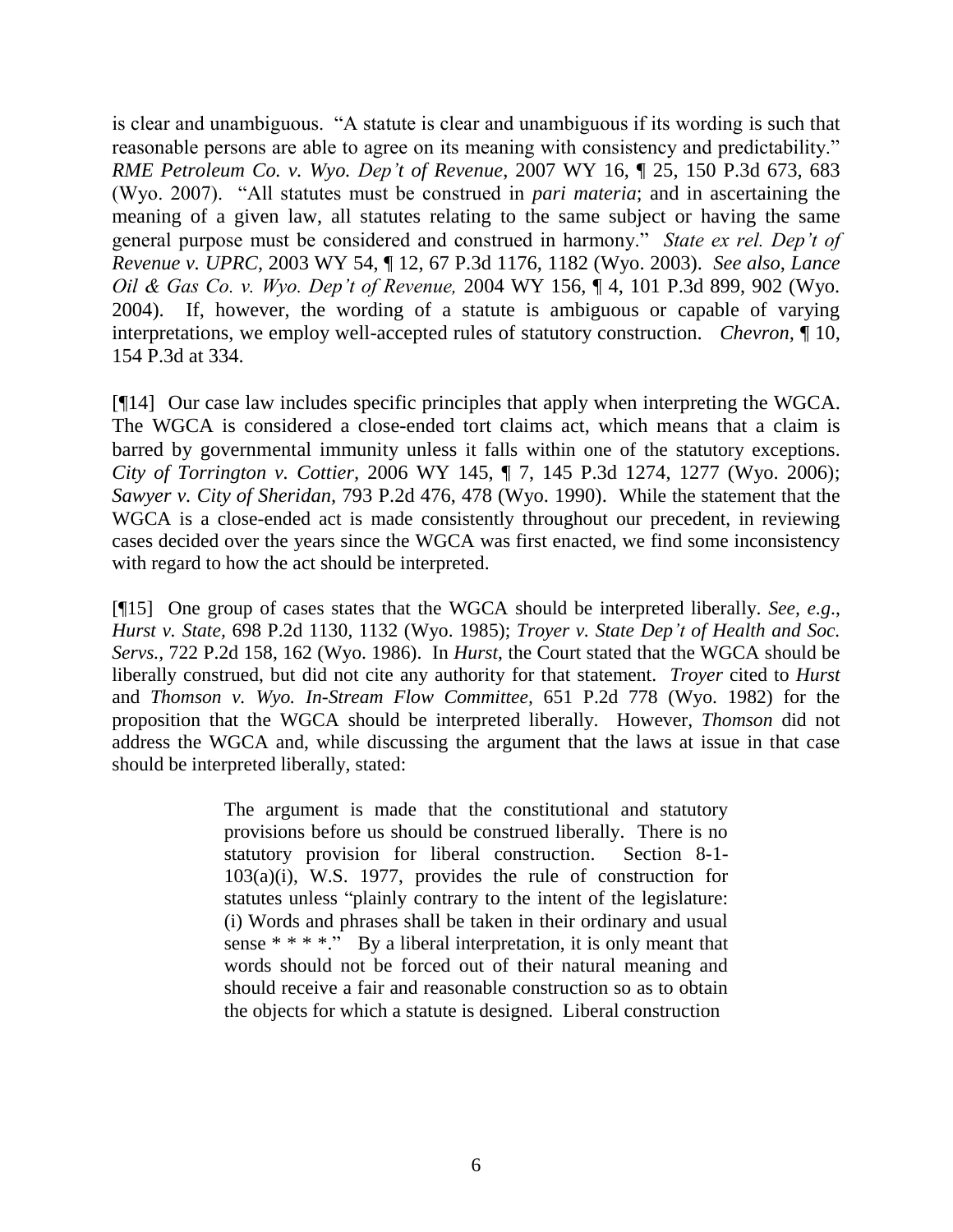does not require that words be forced out of their natural meaning. *First National Bank & Trust Company of Wyoming v. Brimmer*, Wyo., 504 P.2d 1367 (1973).

*Thomson,* 651 P.2d at 789.<sup>2</sup>

[¶16] Moreover, although we ruled that immunity was waived in *Stovall,* in *Hurst* and *Troyer* we concluded that the state was immune from suit because the claims made in those cases did not fall within a statutory exception. None of these cases relied in any significant way on the "liberal" interpretation principle. More importantly, even when announcing a rule of liberal construction, the cases emphasized that "a liberal construction does not require that words be accorded a forced, strained, or unnatural meaning, or warrant an extension of the statute to the suppression of supposed evils or the effectuation of conjectural objects and purposes not referred to, nor indicated in any of the terms used. Crawford, *Construction of Statutes* § 238 at 451-452 (1940)." *Hurst*, 698 P.2d at 1133.

[¶17] The liberal construction concept is also, arguably, supported by Wyo. Stat. Ann. § 1- 1-101 (LexisNexis 2007), which states:

> The Code of Civil Procedure [this title] and all proceedings under it shall be liberally construed to promote its object and assist the parties in obtaining justice. The rule of common law that statutes in derogation thereof must be strictly construed has no application to the Code of Civil Procedure, but this shall not be so construed as to require a liberal construction of provisions affecting personal liberty, relating to amercement or of a penal nature.

We discussed § 1-1-101 in the context of the WGCA in *Soles v. State,* 809 P.2d 772 (Wyo. 1991)*.* In that case, we stated that § 1-1-101 must be tempered by the plain statement of purpose of the WGCA in Wyo. Stat. Ann. § 1-39-102:

> (a) The Wyoming legislature recognizes the inherently unfair and inequitable results which occur in the strict application of the doctrine of governmental immunity and is cognizant of the Wyoming Supreme Court decision of *Oroz v. Board of County Commissioners*, 575 P.2d 1155 (1978). It is further recognized that the state and its political subdivisions as

<sup>&</sup>lt;sup>2</sup> State v. Stovall, 648 P.2d 543 (Wyo. 1982) could also be argued to promote a liberal interpretation of the WGCA. *Stovall* stated that the general rule requiring strict interpretation of statutes which are in derogation of common law did not necessarily apply to the WGCA because it was "not entirely in derogation of common law." *Id.* at 548. Moreover, *Stovall* rejected a strict construction of the statute because it would result in an absurd result. *Id.* Considered in its entirety, we are not convinced that *Stovall* stands for the proposition that the WGCA should be liberally construed.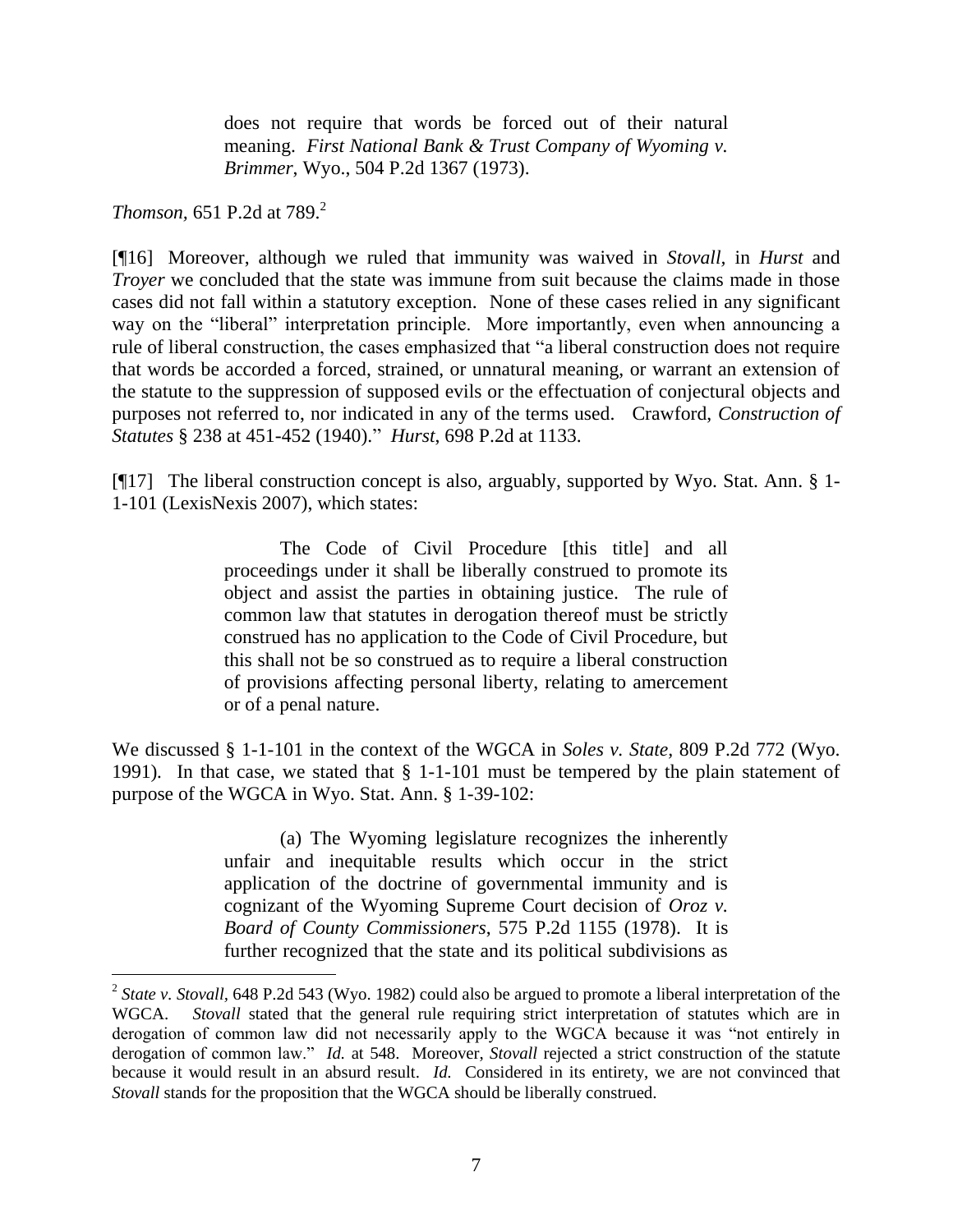trustees of public revenues are constituted to serve the inhabitants of the state of Wyoming and furnish certain services not available through private parties and, in the case of the state, state revenues may only be expended upon legislative appropriation. This act is adopted by the legislature to balance the respective equities between persons injured by governmental actions and the taxpayers of the state of Wyoming whose revenues are utilized by governmental entities on behalf of those taxpayers. This act is intended to retain any common law defenses which a defendant may have by virtue of decisions from this or other jurisdictions.

(b) In the case of the state, this act abolishes all judicially created categories such as "governmental" or "proprietary" functions and "discretionary" or "ministerial" acts previously used by the courts to determine immunity or liability. This act does not impose nor allow the imposition of strict liability for acts of governmental entities or public employees.

*Id.* at 774. *Soles* also reiterated that even when a statute is liberally interpreted, the court is still required to give the words used their plain meaning. *Id*.

[¶18] Another group of cases advances a "strict construction" rule for the WGCA. In *Martinez v. City of Cheyenne,* 791 P.2d 949, 956 (Wyo. 1990), we said statutes that waive sovereign immunity must be strictly construed. We cited *Harrison v. Wyo. Liquor Comm'n,*  63 Wyo. 13, 177 P.2d 397 (1947) for this principle. *Harrison* was decided before adoption of the WGCA; however, it stated:

> It is generally held that statutes authorizing suit against the state are to be strictly construed, since they are in derogation of the state's sovereignty 59 C.J. 303. And "the history of sovereign immunity and the practical necessity of unfettered freedom for government from crippling interferences require a restriction of suability to the terms of the consent, as to persons, courts and procedure." *Great Northern Life Ins. Co. v. Read*, 322 U.S. 47, 64 S. Ct. 873, 88 L. Ed. 1121.

*Id.* at 399. In *Harbel v. Wintermute,* 883 P.2d 359, 364 (Wyo. 1994), we stated that in "interpreting the [WGCA], this court must strictly construe the statutory exceptions to immunity against potential claimants and, conversely, liberally construe the grant of immunity in favor of the governmental entity." *Harbel* cited *Martinez* as authority for that principle. *Id.*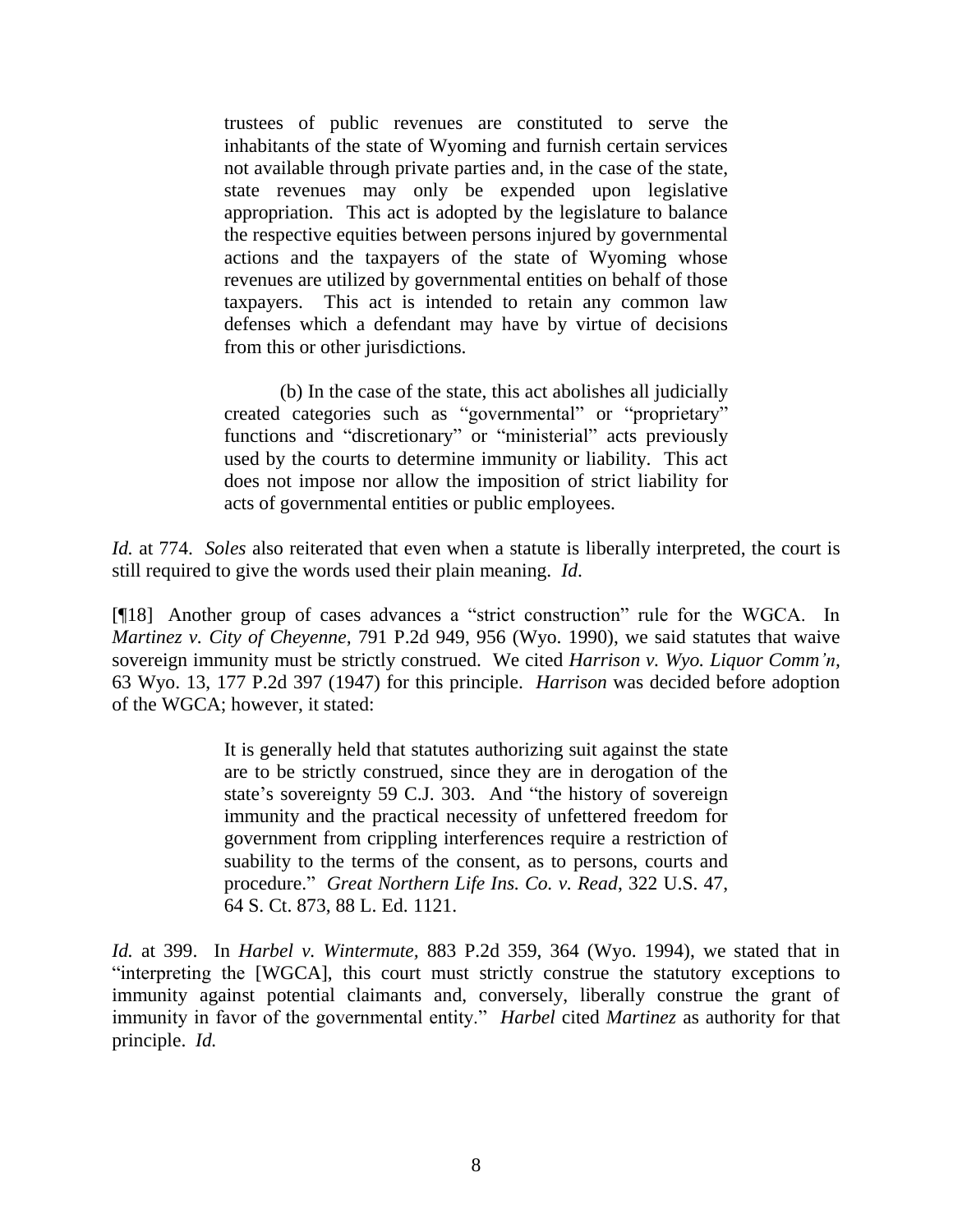[¶19] More recent cases have not spoken in terms of a strict or liberal construction of the WGCA. Instead, they simply state the principle that the WGCA is a close-ended act in which immunity is the rule and liability is the exception. *See, e.g., Sponsel v. Park County,*  2006 WY 6, ¶ 8, 126 P.3d 105, 108 (Wyo. 2006). That statement is completely in accord with the stated purpose of the WGCA and the language used by the legislature in § 1-39-104 -- "a governmental entity and its public employees while acting within the scope of duties are granted immunity from liability for any tort except as provided [by statute.]" Further, it is consistent with our typical rules of statutory interpretation which include the tenet that "[c]ourts will not enlarge, stretch, expand or extend a statute to matters not falling within its express provisions." *Weyerhaeuser Co. v. Walters,* 707 P.2d 733, 738 (Wyo. 1985). *See also*, *Sponsel,* ¶ 9, 126 P.3d at 108.

[¶20] Thus, we conclude the general rule in Wyoming is that the government is immune from liability, and, "[u]nless a claim falls within one of the statutory exceptions to governmental immunity, it will be barred." *Cottier,* ¶ 7, 145 P.3d at 1277*. See also*, *Newberry v. Board of County Comm'rs of Fremont County,* 919 P.2d 141, 145 (Wyo. 1996). We will use our standard rules of statutory construction to determine whether the legislature intended that immunity be waived for a particular claim and will not resort to reliance upon previous unsupported and unnecessary suggestions that the act is to be interpreted either liberally or strictly.

[¶21] The plain language of § 1-39-106 states that immunity is waived for negligence by a governmental entity's employees in the "operation" or "maintenance" of "any building." The parties take differing positions on whether Mr. Watts' claims pertain to the "operation" of a building. The term "operation" is not defined in the statute; thus, we use the ordinary and obvious meaning of the term. *Cottier,* ¶ 8, 145 P.3d at 1278. In *Cottier*, we recognized the following definitions of operation:

> The American Heritage College Dictionary 975 (4th ed.2004), defines "operation" as the "state of being operative or functional." *See also* Webster's Ninth New Collegiate Dictionary 827 (1991). Black"s Law Dictionary 1092 (6th ed. 1990), defines "operation" as "the process of operating or mode of action."

*Id.* Using these definitions, § 1-39-106 waives immunity for the State's negligence in making the building functional.

[¶22] The parties disagree as to whether the statute waives immunity for operation of the physical building itself or the Honor Farm as an organization or entity. Mr. Watts argues that the statute should be read broadly because the administration building, where the murder took place, is part of the penal institution and the building's operation must be viewed in light of its purpose. The State argues that the district court incorrectly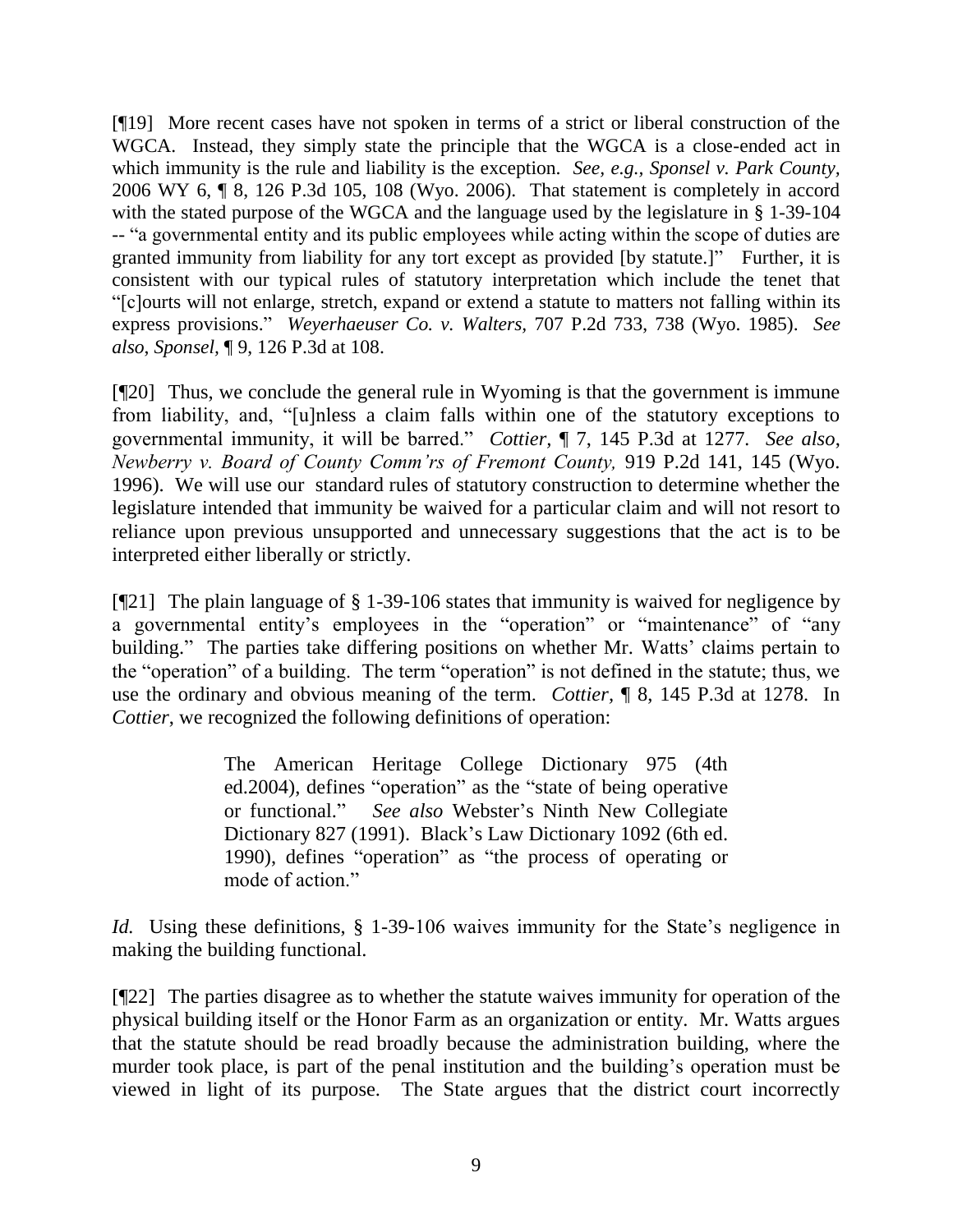interpreted the statutory waiver of immunity as applying to the operation of the Honor Farm as an institution rather than the operation of the building structure. In other words, it argues that the waiver of immunity is limited to matters pertaining to the building structure itself rather than the Honor Farm as a penal institution.

[¶23] We construe a statutory provision to harmonize it with other provisions relating to the same subject matter. Some of the other statutes waiving governmental immunity pertain to the operation of specific types of institutions. For example, § 1-39-109 waives immunity for the "negligence of public employees while acting within the scope of their duties in the operation of any public hospital[.]" If we were to accept Mr. Watts' broad interpretation of the waiver of immunity for operation of public buildings, there would be no need to specifically waive immunity for the operation of hospitals because such negligence would already be subsumed in the statute waiving immunity for operation of hospital buildings. Thus, the context of § 1-39-106 within the WGCA indicates that the legislature intended the waiver to extend only to the function of the building itself rather than the entity operated within the building. If the legislature had meant to waive immunity for operation of a penal institution, it could have done so expressly. *See, e.g.*, Colo. Rev. Stat. Ann. § 24-10-106(b) (LexisNexis 2007) (specifying governmental liability for negligence in operation of correctional facilities and jails). In accordance with our rules of statutory interpretation, we will not expand the waiver of immunity to include matters not expressly stated by the legislature.

[¶24] Mr. Watts argues that *Cottier* supports his argument that § 1-39-106 should be read to include operation of the Honor Farm as an entity. In that case, we were dealing with the waiver of immunity for operation of a public utility in § 1-39-108. *Cottier,* ¶ 12, 145 P.3d at 1279. This provision of the WGCA waives immunity for "operation" of public utilities, but not "maintenance," and the issue was whether the clearing of sewer lines fell into the category of "operation" or "maintenance." We concluded that because the sewer lines could not function, or "operate," without being cleared, that activity was necessarily included in the term "operation" and immunity was waived for failing to keep the sewer lines free from obstruction. *Id.,* ¶ 12, 145 P.3d at 1280. Nevertheless, we fail to see how that holding supports Mr. Watts' claim that, when the legislature waived immunity for negligence in operation of a building, it intended to include the entity that occupied the building. Unlike with public utilities and hospitals, the legislature did not waive immunity for negligence in the operation of penal institutions.

[ $[$ 25] Moreover, we have, in prior cases, limited the reach of  $\S$  1-39-106 in accordance with its plain language. In *Huitt,* 844 P.2d at 1105, we stated:

> [t]he plain and ordinary meaning of the words "operation or maintenance of any building" does not encompass the deliberate destruction of it. In the context of the Act, the operation of a building is not the same as an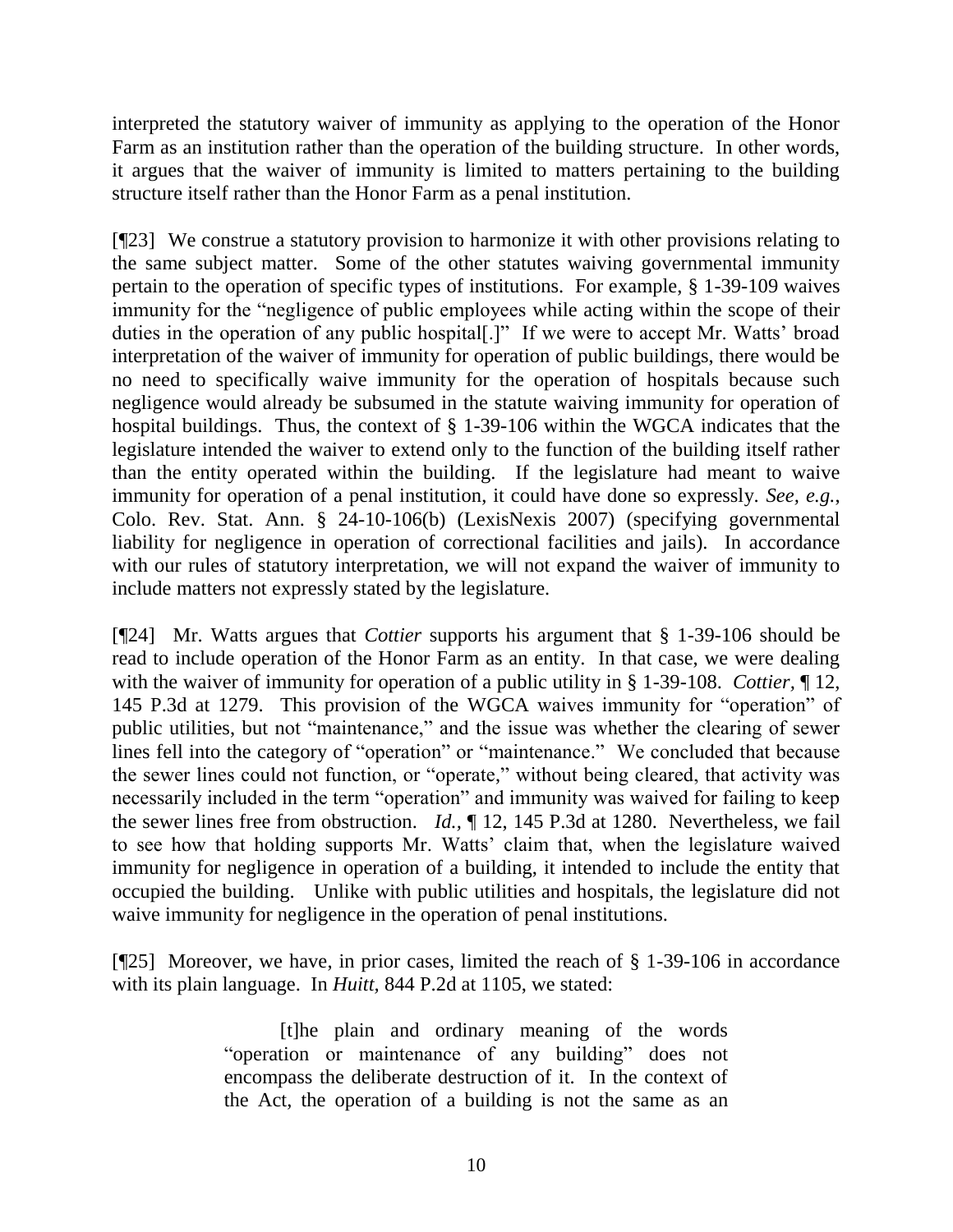operation on a building, and while the maintenance of a building is that done on or to a building, that done under maintenance is just the opposite of the destruction of it.

In *Soles,* 809 P.2d at 773-74, we ruled that inspection of a building did not fall within the definition of maintenance of a public building.

[¶26] Both parties direct us to cases from New Mexico to support their respective positions. New Mexico"s governmental claims act is similar to Wyoming"s. The analogous New Mexico statute states that governmental immunity is waived for "liability for damages . . . caused by the negligence of public employees while acting within the scope of their duties in the operation or maintenance of any building, public park, machinery, equipment or furnishings." N.M. Stat. § 41-4-6(A) (LexisNexis 2007). Because of these similarities, one commentator has stated that New Mexico decisions "should be consulted to interpret like provisions" of the Wyoming act. L. Wolfe, *Comment, Wyoming's Governmental Claims Act: Sovereign Immunity with Exceptions – A Statutory Analysis*, 15 Land & Water L. Rev. 619, 623 (1980). *See also*, *Cottier,* ¶ 12 n. 5, 145 P.3d at 1279.

[¶27] Unfortunately, the New Mexico decisions interpreting its public building statute do not give us clear guidance. In fact, it is not unfair to say the New Mexico courts have followed a winding and tortured path in interpreting their statute. One line of cases specifically holds that the public building exception does not waive immunity for negligence in the security, custody and classification of inmates. *Wittkowski v. State,* 710 P.2d 93, 97 (N.M. Ct. App. 1985), *overruled on other grounds by Silva v. State,* 745 P.2d 380 (N.M. 1987); *Gallegos v. State,* 758 P.2d 299, 301 (N.M. Ct. App. 1987); *Archibeque v. Moya,* 866 P.2d 344, 347 (N.M. 1993).

[¶28] In *Wittkowski*, two violent and psychotic inmates escaped from a New Mexico minimum security facility and crossed the border into Colorado where they killed the plaintiff"s decedent during a liquor store robbery. *Wittkowski,* 710 P.2d at 94-95. The complaint alleged the New Mexico authorities failed to properly classify the prisoners and utilize proper means to ensure they did not escape. *Id.* The New Mexico court of appeals held that the public building exception did not waive immunity for negligence in the security, custody and classification of inmates. *Id.* at 97. The court ruled the statute did not apply because "the injuries alleged did not occur due to a physical defect in the building." *Id.* Similarly in *Gallegos,* 758 P.2d at 301, the court of appeals applied the holding of *Wittkowski* and ruled that immunity was not waived for negligence in failing to keep a mop wringer, which was used as a weapon by other inmates in the plaintiff inmate's assault, away from the assailants.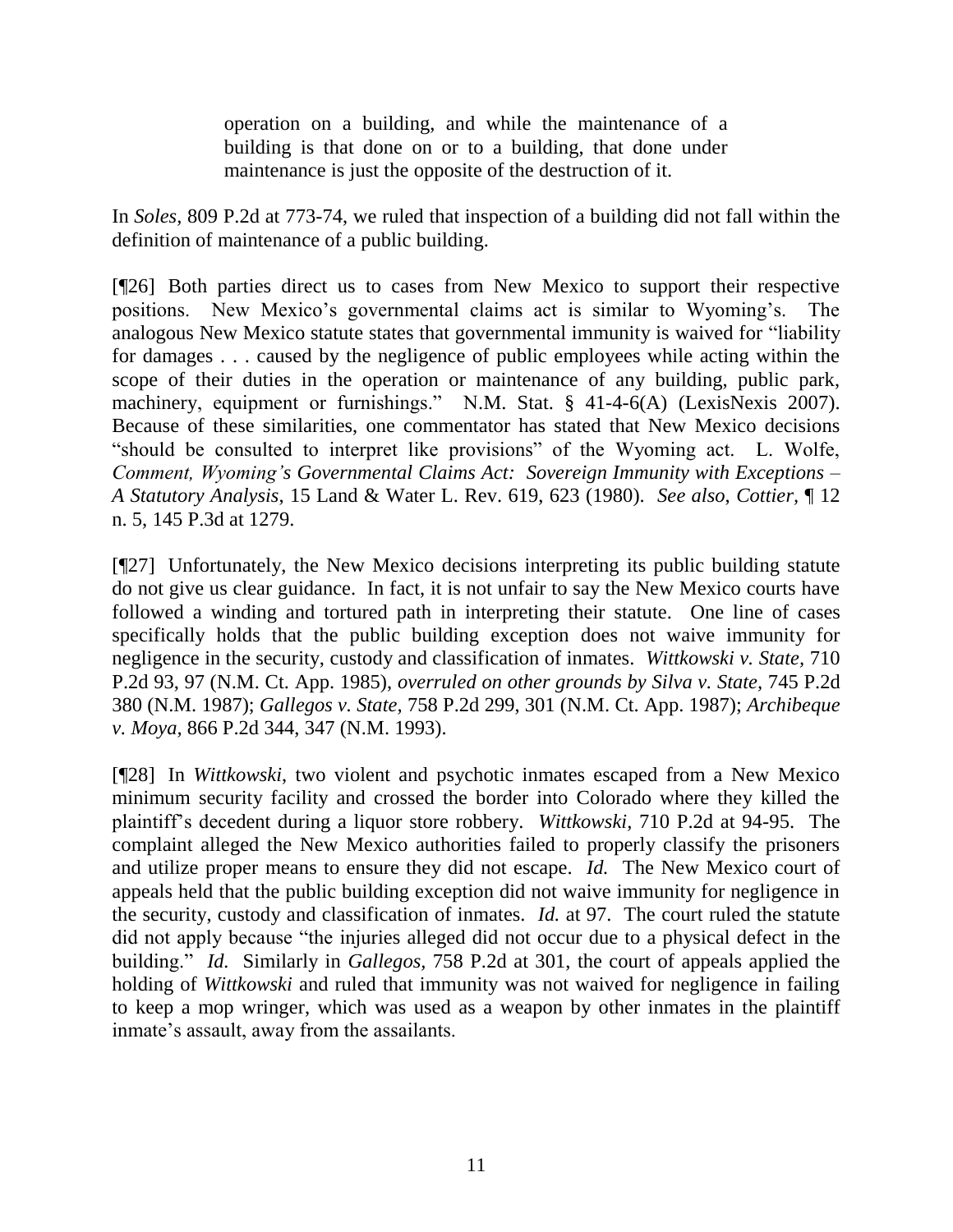[¶29] The New Mexico Supreme Court confirmed the *Wittkowski* and *Gallegos*  decisions in *Archibeque,* 866 P.2d at 347, which involved a certified question from the Tenth Circuit Court of Appeals. A penitentiary employee had negligently classified Archibeque as an inmate that could be released into the general population and he was subsequently assaulted by other prisoners. *Id.* at 346. The court ruled that, when the employee determined the plaintiff could be released into the general population, she was performing an administrative function and was not operating or maintaining the prison"s physical premises. *Id.* at 347. The opinion specifically distinguished other cases in which the "public building" exception had been read more broadly, ruling that they "left" intact the rule that the security, custody, and classification of inmates does not comprise the "operation" and "maintenance" of penitentiary premises." *Id.* at 348, citing *Bober v. New Mexico State Fair,* 808 P.2d 614 (N.M. 1991) and *Castillo v. County of Santa Fe,*  755 P.2d 48 (N.M. 1988). The court noted the difference between negligence in operation of a public building, for which immunity was waived by the legislature, and negligence in operation of the corrections system, for which immunity had not been waived. *Id.* at 347.

[¶30] Other cases, including those referred to in *Archibeque,* read the "public building" exception more broadly. *See, e.g., Bober,* 808 P.2d 614 (holding the plaintiff stated a claim under the public buildings exception for an injury arising from an unsafe condition on State Fair grounds even though the accident occurred outside of the grounds); *Castillo,*  755 P.2d 48 (holding that a common area surrounding a publicly owned housing project was a part of the public building and allowing a claim for an unsafe condition involving dogs roaming loose in the common area); and *Leithead v. City of Santa Fe,* 940 P.2d 459 (N.M. Ct. App. 1997) (ruling immunity was waived for negligence in operating a public swimming pool without sufficient guards because it was a dangerous condition on the physical premises which affected the swimming public at large). In those cases, the New Mexico appellate courts allowed claims to be brought under the public building exception for unsafe conditions on public property which endangered the general public or a certain class of persons.

[¶31] In *Rivera v. King,* 765 P.2d 1187, 1194 (N.M. Ct. App. 1988), the plaintiff brought a wrongful death claim after her husband, who was an inmate in the penitentiary, was tortured to death by other inmates during a riot. The New Mexico court of appeals ruled, in part, that the plaintiff had properly stated a claim that the state failed to "timely renovate or repair riot control grilles so that they could be operated by remote control . . .". *Id.* at 1194. That claim, arguably, implicated the state"s responsibility to maintain the physical premises.

[¶32] In *Callaway v. New Mexico Dep't of Corrections,* 875 P.2d 393 (N.M. Ct. App. 1994), the New Mexico court of appeals seemed to back away from *Wittkowski* and its progeny and adopt a broader interpretation of the New Mexico public buildings immunity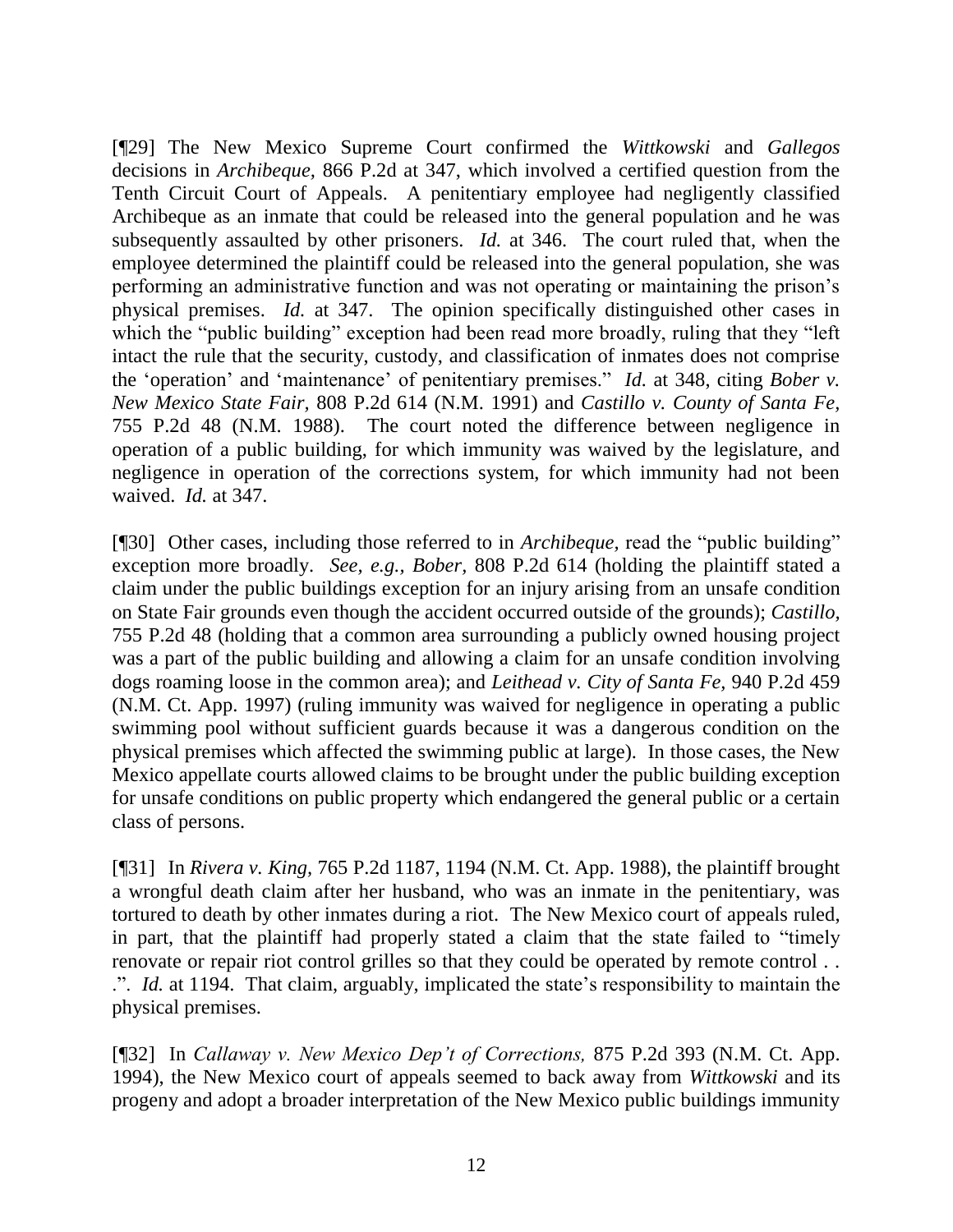waiver in the context of prisons. The court of appeals allowed an inmate's claim that the state officials were negligent under the public building exception.

> [W]e hold that Plaintiff has stated a claim sufficient to waive immunity under Section 41-4-6 because Defendants knew or should have known that roaming gang members with a known propensity for violence had access to potential weapons in the recreation area, that such gang members created a dangerous condition on the premises of the penitentiary, and that the danger to other inmates was foreseeable.

*Id.* at 399. The court of appeals remarked that, unlike in *Archibeque* where only the individual victim was endangered by the state"s actions*,* the alleged condition in *Callaway* exposed the general prison population to danger. The New Mexico Supreme Court refused to hear the *Callaway* case on appeal. *Id.* at 393, *cert. denied*, May 17, 1994.

[¶33] In *Espinoza v. Town of Taos,* 905 P.2d 718 (N.M. 1995), the Supreme Court discussed the *Callaway* decision and remarked that the court of appeals simply allowed a claim for negligent security practices which resulted in unsafe conditions for the entire prison population. *Id.* at 722. The court was able to reconcile the cases by stating that in all of the cases where the claims had been allowed, the negligent conduct had "itself created unsafe conditions for the general public." *Id.*

[¶34] In a case outside of the prison context, the New Mexico court of appeals ruled that a student who was injured when he fell into a window that contained regular glass instead of safety glass and was not fitted with any safety guards to prevent someone from falling through the window stated a claim under the public buildings exception. *Williams v. Central Consol. School Dist.,* 952 P.2d 978, 979-81 (N.M. Ct. App. 1997). The ruling was based, in part, on the factual finding that the applicable building codes required that the window be altered to ensure the safety of the students. *Id.* 

[¶35] In a more recent decision, the New Mexico Supreme Court broadly read the statute and allowed a claim brought by the parents of a student who died of an asthma attack at school to proceed. *Upton v. Clovis Municipal School Dist.,* 141 P.3d 1259 (N.M. 2006). The parents claimed that the school district operated the school in a manner which put their daughter and other similarly situated students at risk. The New Mexico Supreme Court held that the failure of the school to follow safety procedures for students with special needs impacted the safe operation of the school building and, therefore, fell within the statutory waiver of immunity for negligence in the operation of public buildings. *Id.* at 1262-65.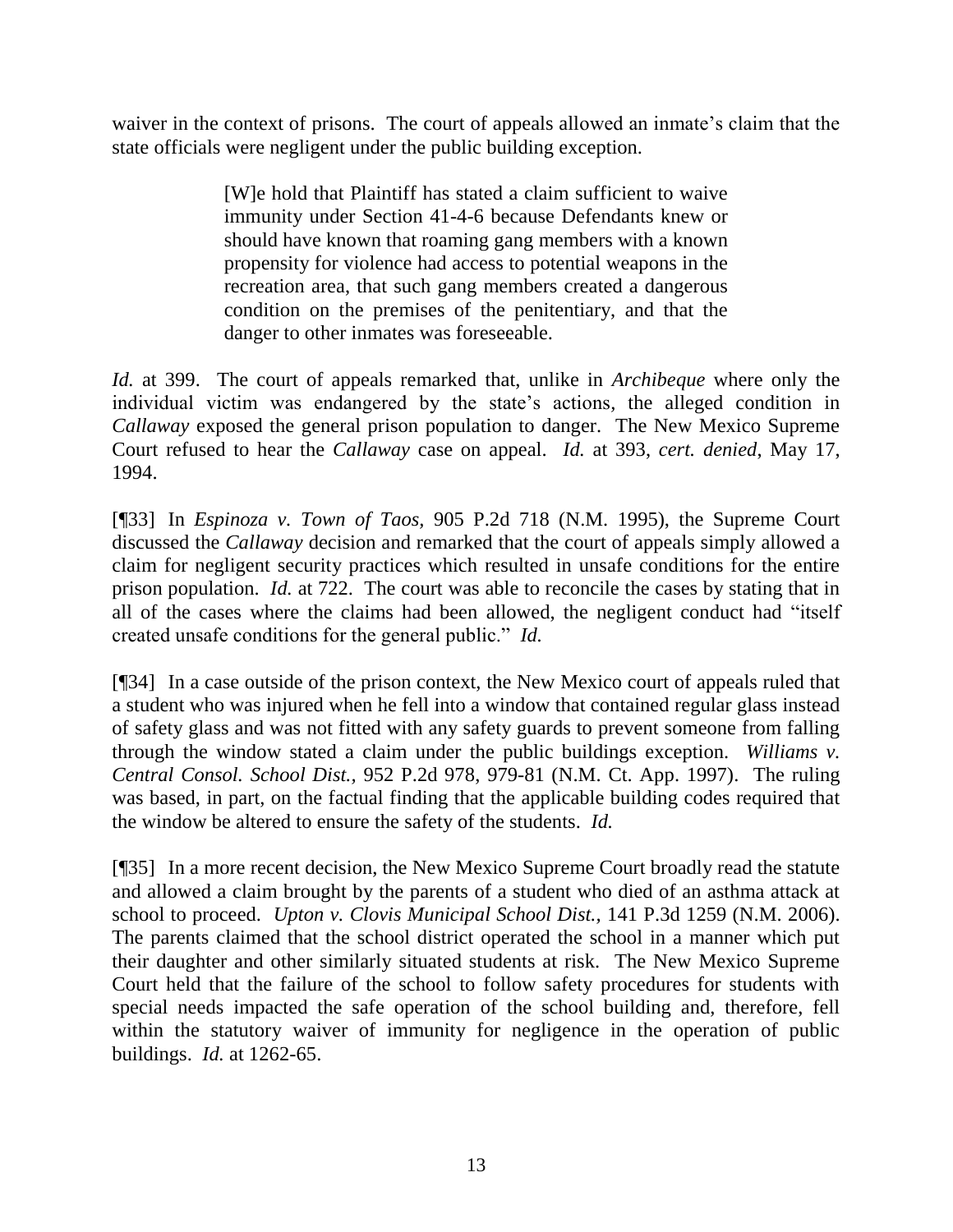[¶36] We find no clear rationale in the New Mexico cases for interpreting "operation of a building" to include activities unrelated to the physical building. However, the New Mexico cases have clearly held, and we have no difficulty agreeing, that matters pertaining to the security, custody and classification of inmates are not cognizable under the public buildings exception, provided those matters do not concern the physical structure of the building. We are not, however, inclined to agree that any "unsafe condition," beyond those involving the building itself, should come within the statute, especially when interpreted as broadly as the New Mexico Supreme Court did in *Upton.*  Instead, we believe the waiver of immunity in Wyoming was intended to apply only if the unsafe condition is due to a physical defect in the building. The concept of physical defect would include any safety features mandated by applicable law, as recognized by the New Mexico court of appeals in *Williams.* 

[¶37] This Court is more inclined to agree with Maine"s interpretation of its public buildings exception, also similar to § 1-39-106. Me. Rev. Stat. Ann. 14 § 8104-A(2) (2007) states in pertinent part:

> PUBLIC BUILDINGS. A governmental entity is liable for its negligent acts or omissions in the construction, operation or maintenance of any public building or the appurtenances to any public building.

Interpreting this provision, the Maine Supreme Court has ruled that the "operation of a public building exception to immunity . . . must implicate the physical structure of the public building." *Lightfoot v. School Admin. Dist. No. 35,* 816 A.2d 63, 66 (Me. 2003). Thus, the exception did not apply to allegations that the decedent was negligently placed in a closed room that contained the instruments necessary for him to hang himself. *Jensen v. Augusta Mental Health Inst.,* 574 A.2d 885, 886 (Me. 1990). In *Lightfoot*, the plaintiff was a wrestler and the coach required the team to run through the school hallways during practice. While taking part in this activity one day, the plaintiff put his arm through a glass window on the side of an open fire door. *Lightfoot,* 816 A.2d at 65. The Maine Supreme Court stated that the focus of the plaintiff"s complaint was not the operation of the building, but the manner in which the wrestling team was permitted to use it. *Id.* at 66. The court, therefore, decided that the plaintiff's claims were not cognizable under the waiver of immunity for negligence in the operation of a public building because there was no claim that the "hallways, the fire door openings, or the fire doors were physically operated in an unsafe manner, or improperly maintained." *Id.* at 66-67. We agree with Maine"s interpretation of its statute. In order to be cognizable under the public buildings exception the claimed negligence must pertain to the physical building.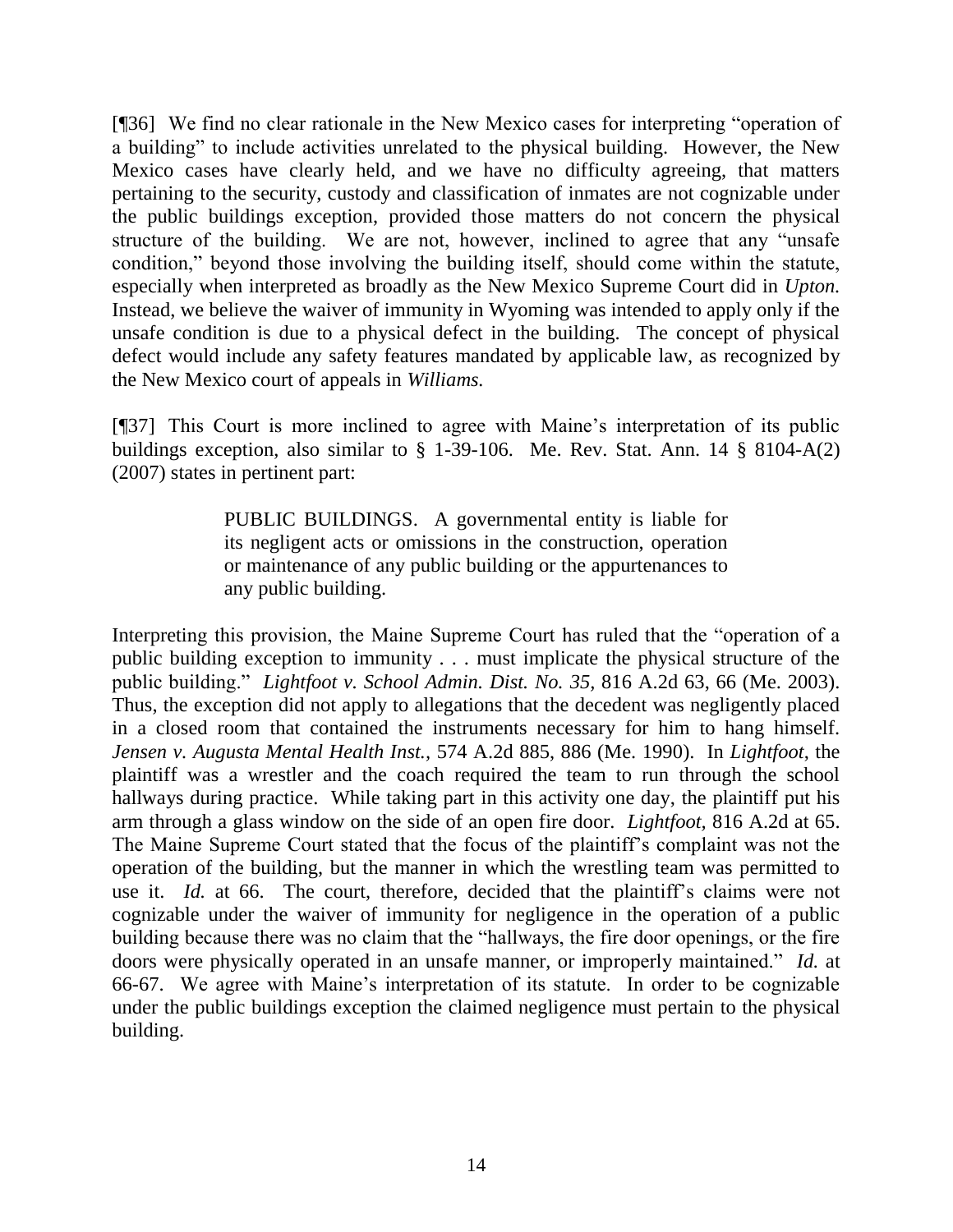[¶38] We, therefore, conclude the clear and unambiguous language of § 1-39-106, within the context of the rest of the WGCA, indicates that the legislature intended to limit the waiver of immunity to negligence associated with the function of the building structure and did not intend to extend the waiver to negligence associated with operation of the penal institution within the building. The operation and maintenance responsibility includes fixtures attached to the building. Moreover, like the New Mexico court of appeals recognized in *Williams,* if applicable building codes, statutes or ordinances mandate that certain safety features be installed or in use in the building, then liability would extend to injuries arising from the failure of the governmental entity to install or maintain those devices. We have no difficulty stating that such matters fall within the definition of operation of public buildings because they are necessary to make the building legally functional. We do, as always, take this opportunity to invite the legislature to revise the statute if we have not interpreted it in accordance with its intent.

[¶39] We turn now to the substance of Mr. Watts" claims. The allegations that the State improperly moved Mr. Grady to the Honor Farm, had insufficient or improperly trained or supervised guards at the Honor Farm, and failed to imprison and guard Mr. Grady properly do not pertain to the physical structure of the building and, consequently, do not fall within the exception.

[¶40] With regard to his lack of surveillance claim, Mr. Watts argues that security cameras should have been installed so that the guards could monitor the east entrance. The Honor Farm warden testified that security cameras had been ordered for the medical office area, but they apparently had not been installed at the time of Ms. Watts" death. Mr. Watts submitted an affidavit from a former correctional officer at the Honor Farm. He stated that, in his opinion, "if there had been security cameras to monitor the entrance to the medical offices, it is unlikely Floyd Grady could have prevented detection of his presence and Tammy Watts would not have been killed." Mr. Watts does not, however, direct us to any building code or other law that mandated installation of security cameras in the medical offices. Thus, Mr. Watts' claims of insufficient surveillance or the lack of security cameras do not fall within the waiver.

[¶41] Mr. Watts claims the State was negligent by placing the medical offices in the basement and that action falls within the statutory waiver of immunity for public buildings. We cannot agree. The record indicates that the medical offices had previously been located on the ground floor of the administration building, but, because more room was needed, they had been moved to the basement at least a year before the homicide occurred. The decision to place the medical offices in the basement was administrative and did not pertain to the physical structure of the building. Instead, it was a decision concerning how the Honor Farm would be operated as an entity. Mr. Watts' claim in that regard is not, therefore, cognizable under § 1-39-106.